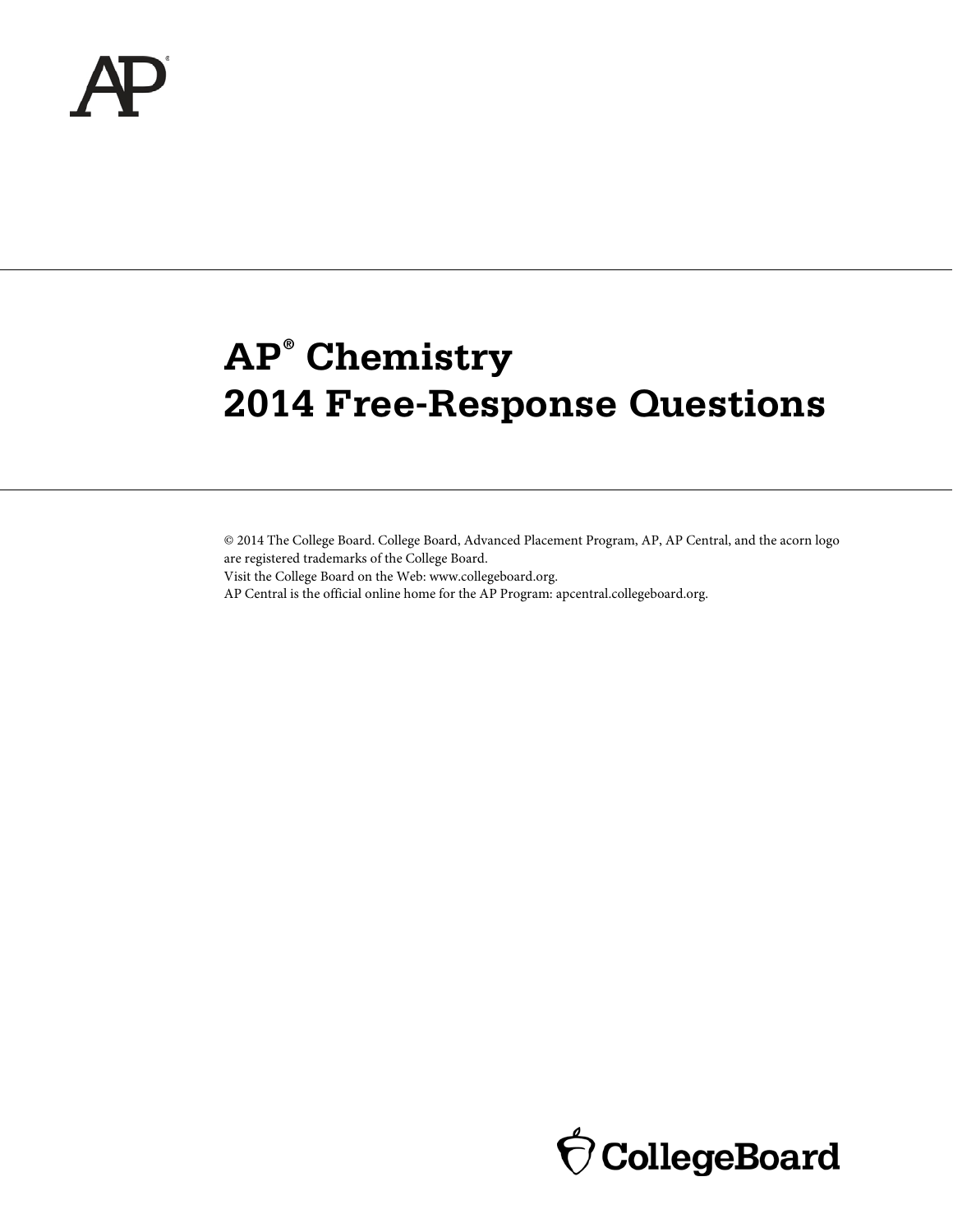|                           |                        |                            |                    | $\overline{\mathbf{p}}$     | <b>ERIODIC TABLE</b>      |                         |                |              | UF<br>O                 |                        |               | THE ELEMENTS            |                |                  |                       |                       | $\overline{\mathcal{L}}$ |
|---------------------------|------------------------|----------------------------|--------------------|-----------------------------|---------------------------|-------------------------|----------------|--------------|-------------------------|------------------------|---------------|-------------------------|----------------|------------------|-----------------------|-----------------------|--------------------------|
| H                         |                        |                            |                    |                             |                           |                         |                |              |                         |                        |               |                         |                |                  |                       |                       | He                       |
| 1.008                     |                        |                            |                    |                             |                           |                         |                |              |                         |                        |               |                         |                |                  |                       |                       | 4.00                     |
|                           | 4                      |                            |                    |                             |                           |                         |                |              |                         |                        |               | 5                       | $\circ$        |                  | $\infty$              | $\circ$               | $\overline{10}$          |
| $\Xi$                     | Be                     |                            |                    |                             |                           |                         |                |              |                         |                        |               | $\mathbf{p}$            | $\bigcup$      | Z                | $\circ$               | $\mathbf{r}$          | $\mathbb{Z}$             |
| 6.94                      | 9.01                   |                            |                    |                             |                           |                         |                |              |                         |                        |               | 10.81                   | 12.01          | 14.01            | 16.00                 | 19.00                 | 20.18                    |
| $\Box$                    | $\overline{12}$        |                            |                    |                             |                           |                         |                |              |                         |                        |               | 13                      | $\overline{4}$ | 15               | $\overline{16}$       | $\overline{17}$       | $\frac{8}{18}$           |
| $\mathbf{z}$              | $\mathbf{M}\mathbf{g}$ |                            |                    |                             |                           |                         |                |              |                         |                        |               | $\overline{\mathbf{z}}$ | 5              | $\blacktriangle$ | $\boldsymbol{\Omega}$ | $\overline{\bigcirc}$ | Ar                       |
| 22.99                     | 24.30                  |                            |                    |                             |                           |                         |                |              |                         |                        |               | 26.98                   | 28.09          | 30.97            | 32.06                 | 35.45                 | 39.95                    |
| 19                        | $20\,$                 | $\overline{21}$            | 22                 | 23                          | 24                        | 25                      | 26             | 27           | 28                      | 29                     | 30            | $\sqrt{31}$             | 32             | 33               | 34                    | 35                    | 36                       |
| $\blacksquare$            | $\mathbf{C}$ a         | $\mathbf{S}$               | Ë                  |                             | $\mathbf{C}$              | $\sum_{i=1}^{n}$        | $\mathbf{F}$ e | $\mathbf{C}$ | Ż                       | $\mathbf{C}$           | $\mathbf{Zn}$ | Ga                      | $G$ e          | As               | Se                    | Br                    | Kr                       |
| 39.10                     | 40.08                  | 44.96                      | 47.90              | 50.94                       | 52.00                     | 54.94                   | 55.85          | 58.93        | 58.69                   | 63.55                  | 65.39         | 69.72                   | 72.59          | 74.92            | 78.96                 | 79.90                 | 83.80                    |
| $\overline{\mathcal{E}}$  | $38\,$                 | 39                         | $\Theta$           | $\frac{1}{4}$               | 42                        | 43                      | $\frac{4}{4}$  | 45           | 46                      | $47$                   | 48            | 49                      | 50             | $\overline{5}$   | $\overline{52}$       | 53                    | 54                       |
| Rb                        | Sr                     |                            | $\mathbf{Z}$ r     | $\frac{1}{2}$ $\frac{1}{2}$ | M <sub>0</sub>            | $\mathbf{T} \mathbf{c}$ | Ru             | Rh           | P <sub>d</sub>          | $\mathbf{A}\mathbf{g}$ | Cd            | $\mathbf{u}$            | Sn             | $\mathbf{S}$     | Te                    |                       | Xe                       |
| 85.47                     | 87.62                  | 88.91                      |                    |                             | 95.94                     | (98)                    | 101.1          | 102.91       | 106.42                  | 107.87                 | 112.41        | 114.82                  | 118.71         | 121.75           | 127.60                | 126.91                | 131.29                   |
| 55                        | 56                     | 57                         | $\frac{91.22}{72}$ |                             | $\overline{7}$            | 75                      | 76             | 77           | 78                      | 79                     | 80            | $\overline{8}$          | 82             | 83               | 84                    | 85                    | 86                       |
| $\mathbf{C}_{\mathbf{S}}$ | Ba                     | $\ast\mathbf{L}\mathbf{a}$ | H                  | $\Gamma$ a                  | $\geq$                    | Re                      | $\mathbf{S}$   | $\mathbf{H}$ | $\mathbf{P} \mathbf{t}$ | Au                     | Hg            | $\Box$                  | P <sub>b</sub> | Ä                | P <sub>0</sub>        | $\Delta t$            | <b>Rn</b>                |
| [32.9]                    | 137.33                 | 138.91                     | 178.49             | 180.95                      | 183.85                    | 186.21                  | 190.2          | 192.2        | 195.08                  | 196.97                 | 200.59        | 204.38                  | 207.2          | 208.98           | (209)                 | (210)                 | (222)                    |
| $87\,$                    | 88                     | 89                         | 104                | 105                         | 106                       | 107                     | 108            | 109          | $110$                   | $\Xi$                  |               |                         |                |                  |                       |                       |                          |
| $\mathbf{F}$ r            | Ra                     | $\frac{1}{2}$              | Rf                 | pp                          | $\mathbf{S}_{\mathbf{S}}$ | Bh                      | Hs             | NIt          | Ds                      | Rg                     |               |                         |                |                  |                       |                       |                          |
| (223)                     | 226.02                 | 227.03                     | (261)              | (262)                       | (266)                     | (264)                   | (277)          | (268)        | (271)                   | (272)                  |               |                         |                |                  |                       |                       |                          |
|                           |                        |                            |                    |                             |                           |                         |                |              |                         |                        |               |                         |                |                  |                       |                       |                          |
|                           |                        |                            | 58                 | 59                          | $60\,$                    | $\overline{61}$         | 62             | 63           | 64                      | 65                     | 66            | 67                      | 68             | 69               | $\sqrt{2}$            | $\overline{71}$       |                          |
|                           | *Lanthanide Series     |                            | $\mathbf{C}$ e     | $\mathbf{F}$                | $\overline{\mathbf{X}}$   | Pm                      | Sm             | Eu           | Gd                      | Tb                     | Dy            | H <sub>0</sub>          | Er             | Tm               | Yb                    | $\mathbf{L}$          |                          |
|                           |                        |                            | 140.12             | 140.91                      | 144.24                    | (145)                   | 150.4          | 151.97       | 157.25                  | 158.93                 | 162.50        | 164.93                  | 167.26         | 168.93           | 173.04                | 174.97                |                          |
|                           |                        |                            | $90\,$             | $\overline{91}$             | 92                        | 93                      | $94$           | 66           | $96$                    | 97                     | $\,98$        | $66$                    | 100            | 101              | 102                   | 103                   |                          |
|                           | †Actinide Series       |                            | Th                 | $P_{a}$                     | $\Box$                    | $\mathbf{p}$            | $P_{\rm U}$    | Am           | Cm                      | Bk                     | Cf            | $E_{\rm S}$             | Fm             | Md               | $\mathbf{S}$          | $\mathbf{L}$          |                          |
|                           |                        |                            | 232.04 231.04      |                             | 238.03                    | (237)                   | (244)          | (243)        | (247)                   | (247)                  | (251)         | (252)                   | (257)          | (258)            | (259)                 | (262)                 |                          |

DO NOT DETACH FROM BOOK.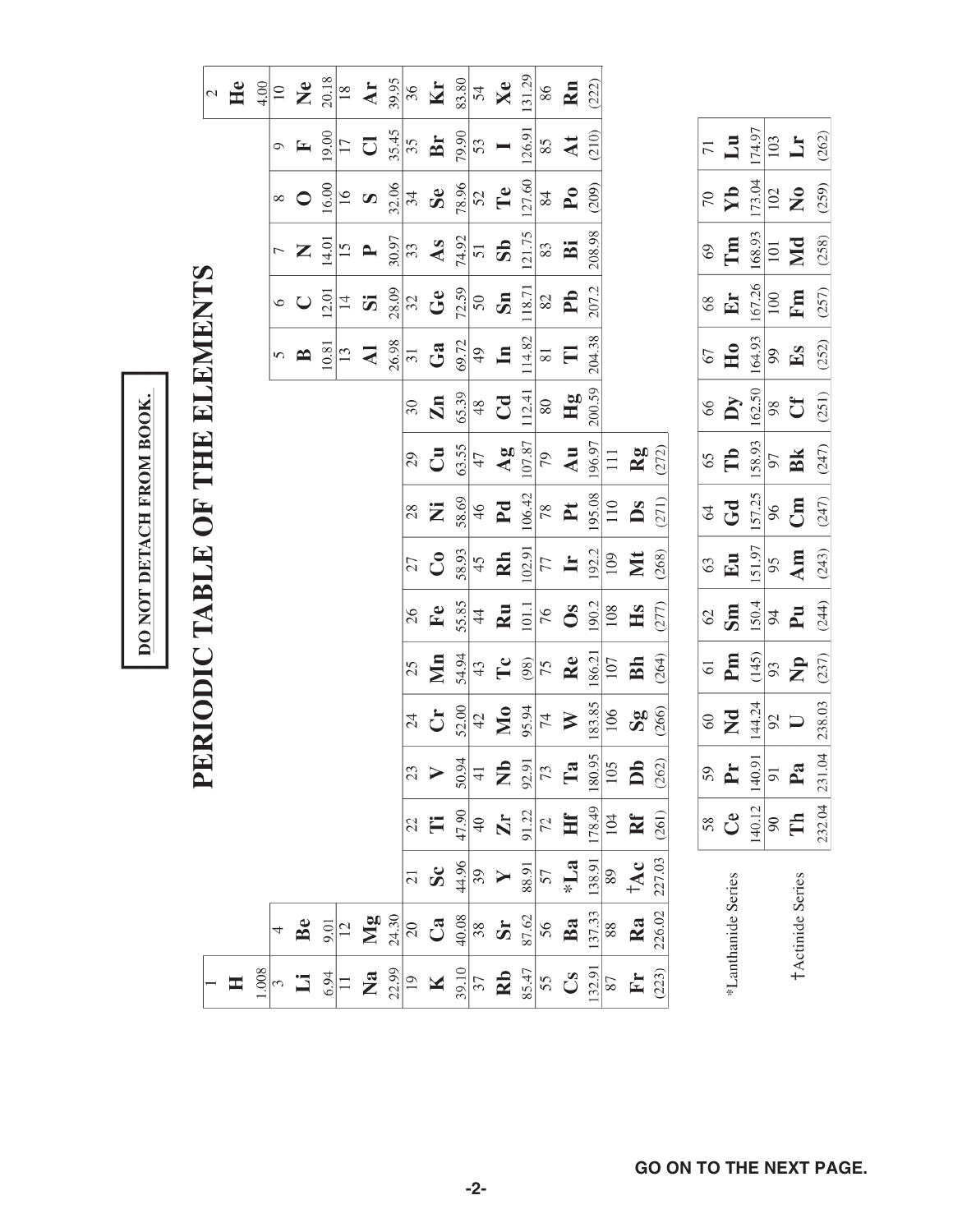# **AP¥ CHEMISTRY EQUATIONS AND CONSTANTS**

Throughout the exam the following symbols have the definitions specified unless otherwise noted.

| $L, mL = liter(s), milliliter(s)$<br>$= \text{gram(s)}$<br>g<br>$=$ nanometer(s)<br>nm<br>$=$ atmosphere(s)<br>atm                                                                                                                                                                                                                                                                                                                                                                                            | $mm Hg = millimeters of mercury$<br>$=$ joule(s), kilojoule(s)<br>J, kJ<br>V<br>$=$ volt(s)<br>$=$ mole(s)<br>mol                                                                                                                                                                                           |
|---------------------------------------------------------------------------------------------------------------------------------------------------------------------------------------------------------------------------------------------------------------------------------------------------------------------------------------------------------------------------------------------------------------------------------------------------------------------------------------------------------------|-------------------------------------------------------------------------------------------------------------------------------------------------------------------------------------------------------------------------------------------------------------------------------------------------------------|
| <b>ATOMIC STRUCTURE</b><br>$E = h \nu$<br>$c = \lambda v$                                                                                                                                                                                                                                                                                                                                                                                                                                                     | $E = energy$<br>$v = \text{frequency}$<br>$\lambda$ = wavelength<br>Planck's constant, $h = 6.626 \times 10^{-34}$ J s<br>Speed of light, $c = 2.998 \times 10^8 \text{ m s}^{-1}$<br>Avogadro's number = $6.022 \times 10^{23}$ mol <sup>-1</sup><br>Electron charge, $e = -1.602 \times 10^{-19}$ coulomb |
| <b>EQUILIBRIUM</b><br>$K_c = \frac{[C]^c[D]^d}{[A]^a[B]^b}$ , where $aA + bB \rightleftarrows cC + dD$<br>$K_p = \frac{(P_\text{C})^c (P_\text{D})^d}{(P_\text{A})^a (P_\text{B})^b}$<br>$K_a = \frac{[H^+][A^-]}{[HA]}$<br>$K_b = \frac{\text{[OH}^- \text{][HB}^+]}{\text{[B1]}}$<br>$K_w = [H^+][OH^-] = 1.0 \times 10^{-14}$ at 25°C<br>$= K_a \times K_b$<br>$pH = -log[H^+]$ , $pOH = -log[OH^-]$<br>$14 = pH + pOH$<br>$pH = pK_a + log \frac{[A^-]}{[HA]}$<br>$pK_a = -\log K_a$ , $pK_b = -\log K_b$ | <b>Equilibrium Constants</b><br>$K_c$ (molar concentrations)<br>$K_p$ (gas pressures)<br>$K_a$ (weak acid)<br>$K_h$ (weak base)<br>$K_w$ (water)                                                                                                                                                            |
| <b>KINETICS</b><br>$\ln[A]_t - \ln[A]_0 = -kt$<br>$\frac{1}{[A]_t} - \frac{1}{[A]_0} = kt$<br>$t_{1/2} = \frac{0.693}{k}$                                                                                                                                                                                                                                                                                                                                                                                     | $k =$ rate constant<br>$t =$ time<br>$t_{1/2}$ = half-life                                                                                                                                                                                                                                                  |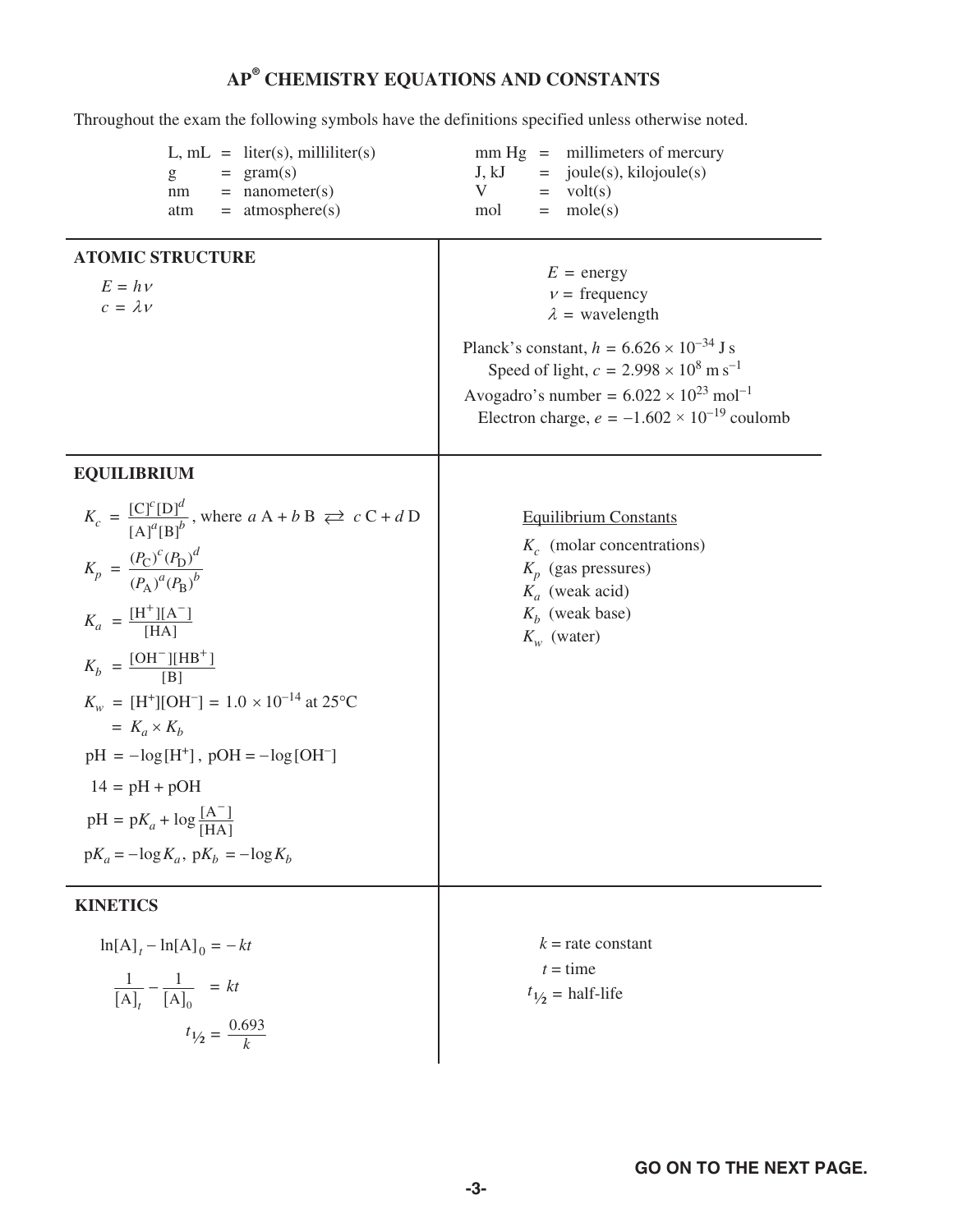#### **GASES, LIQUIDS, AND SOLUTIONS**  $PV = nRT$  $P_A = P_{total} \times X_A$ , where  $X_A = \frac{\text{moles A}}{\text{total moles}}$  $P_{total} = P_A + P_B + P_C + ...$  $n = \frac{m}{M}$  $K = {}^{\circ}C + 273$  $D = \frac{m}{V}$ *KE* per molecule =  $\frac{1}{2}mv^2$ Molarity,  $M =$  moles of solute per liter of solution  $A = abc$  $P =$  pressure  $V =$  volume *T* = temperature  $n =$  number of moles  $m =$  mass  $M = \text{molar mass}$  $D =$  density  $KE =$  kinetic energy  $v =$  velocity *A* = absorbance *a* = molar absorptivity  $b =$  path length *c* = concentration Gas constant,  $R = 8.314$  J mol<sup>-1</sup>K<sup>-1</sup>  $= 0.08206$  L atm mol<sup>-1</sup> K<sup>-1</sup>  $= 62.36$  L torr mol<sup>-1</sup> K<sup>-1</sup> 1 atm =  $760 \text{ mm Hg} = 760 \text{ torr}$  $STP = 273.15$  K and 1.0 atm **THERMODYNAMICS / ELECTROCHEMISTRY**   $q = mc\Delta T$  $\Delta S^{\circ}$  =  $\sum S^{\circ}$  products -  $\sum S^{\circ}$  reactants  $\Delta H^{\circ}$  =  $\sum \Delta H_f^{\circ}$  products –  $\sum \Delta H_f^{\circ}$  reactants  $\Delta G^{\circ}$  =  $\sum \Delta G_f^{\circ}$  products  $-\sum \Delta G_f^{\circ}$  reactants ∆*G*° = ∆*H*° − *T*∆*S*°  $= -RT \ln K$  $= -nFE^{\circ}$  $I = \frac{q}{t}$  $q =$  heat  $m =$  mass  $c =$  specific heat capacity  $T =$  temperature  $S^{\circ}$  = standard entropy  $H^{\circ}$  = standard enthalpy  $G^{\circ}$  = standard Gibbs free energy  $n =$  number of moles  $E^{\circ}$  = standard reduction potential  $I =$  current (amperes)  $q =$  charge (coulombs)  $t =$  time (seconds) Faraday's constant,  $F = 96,485$  coulombs per mole of electrons 1 volt =  $\frac{1 \text{ joule}}{1 \text{ coulomb}}$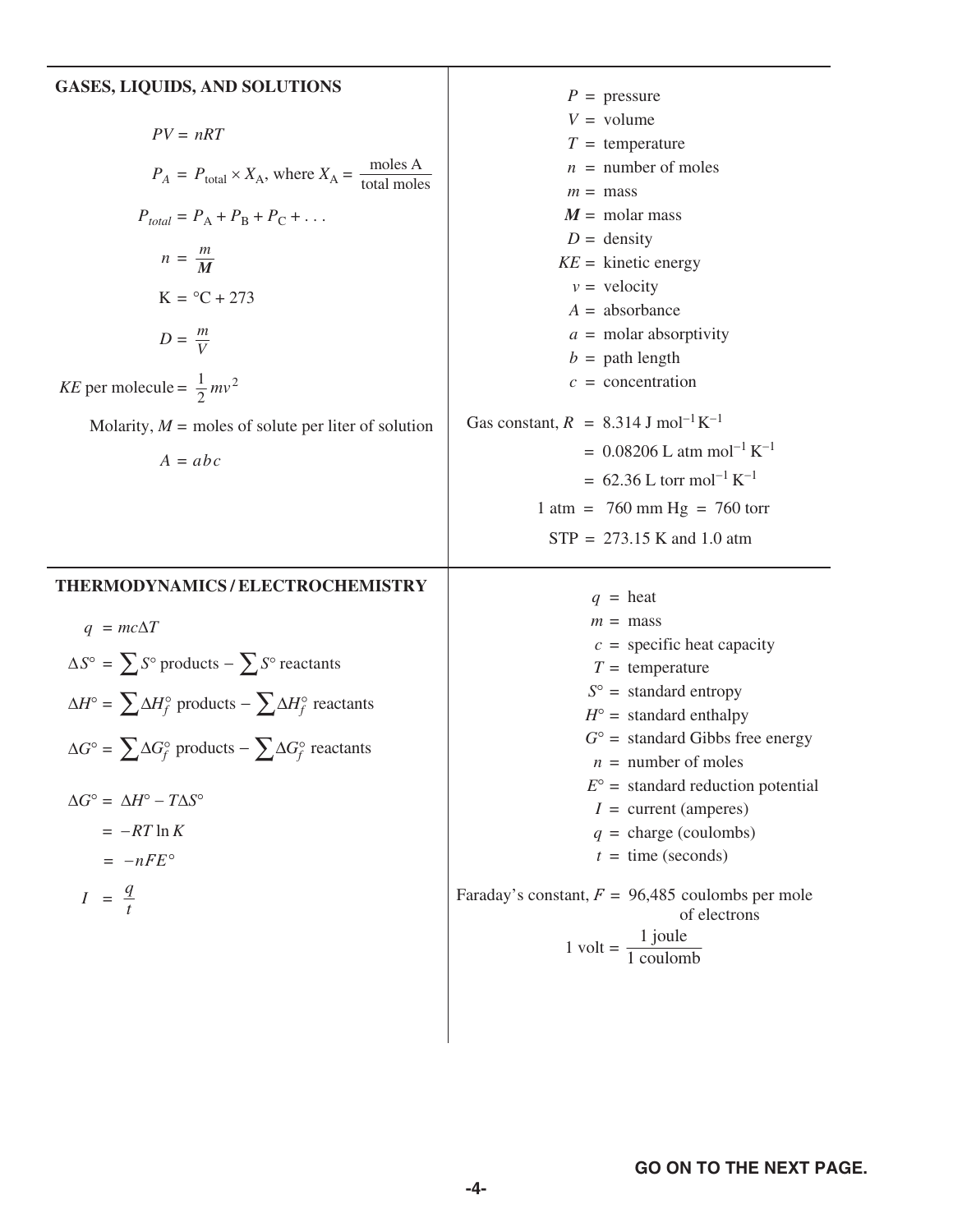# **CHEMISTRY Section II 7 Questions Time—90 minutes**

#### **YOU MAY USE YOUR CALCULATOR FOR THIS SECTION.**

**Directions:** Questions 1–3 are long free-response questions that require about 20 minutes each to answer and are worth 10 points each. Questions 4–7 are short free-response questions that require about 7 minutes each to answer and are worth 4 points each.

Write your response in the space provided following each question. Examples and equations may be included in your responses where appropriate. For calculations, clearly show the method used and the steps involved in arriving at your answers. You must show your work to receive credit for your answer. Pay attention to significant figures.

| Mass of KI tablet                                       | $0.425$ g |
|---------------------------------------------------------|-----------|
| Mass of thoroughly dried filter paper                   | $1.462$ g |
| Mass of filter paper + precipitate after first drying   | $1.775$ g |
| Mass of filter paper + precipitate after second drying  | $1.699$ g |
| Mass of filter paper $+$ precipitate after third drying | $1.698$ g |

- 1. A student is given the task of determining the I<sup>−</sup> content of tablets that contain KI and an inert, water-soluble sugar as a filler. A tablet is dissolved in 50.0 mL of distilled water, and an excess of  $0.20 M Pb(NO<sub>3</sub>)<sub>2</sub>(aq)$  is added to the solution. A yellow precipitate forms, which is then filtered, washed, and dried. The data from the experiment are shown in the table above.
	- (a) For the chemical reaction that occurs when the precipitate forms,
		- (i) write a balanced, net-ionic equation for the reaction, and
		- (ii) explain why the reaction is best represented by a net-ionic equation.
	- (b) Explain the purpose of drying and weighing the filter paper with the precipitate three times.
	- (c) In the filtrate solution, is  $[K^+]$  greater than, less than, or equal to  $[NO_3^-]$ ? Justify your answer.
	- (d) Calculate the number of moles of precipitate that is produced in the experiment.
	- (e) Calculate the mass percent of I<sup>−</sup> in the tablet.
	- (f) In another trial, the student dissolves a tablet in 55.0 mL of water instead of 50.0 mL of water. Predict whether the experimentally determined mass percent of I<sup>−</sup> will be greater than, less than, or equal to the amount calculated in part (e). Justify your answer.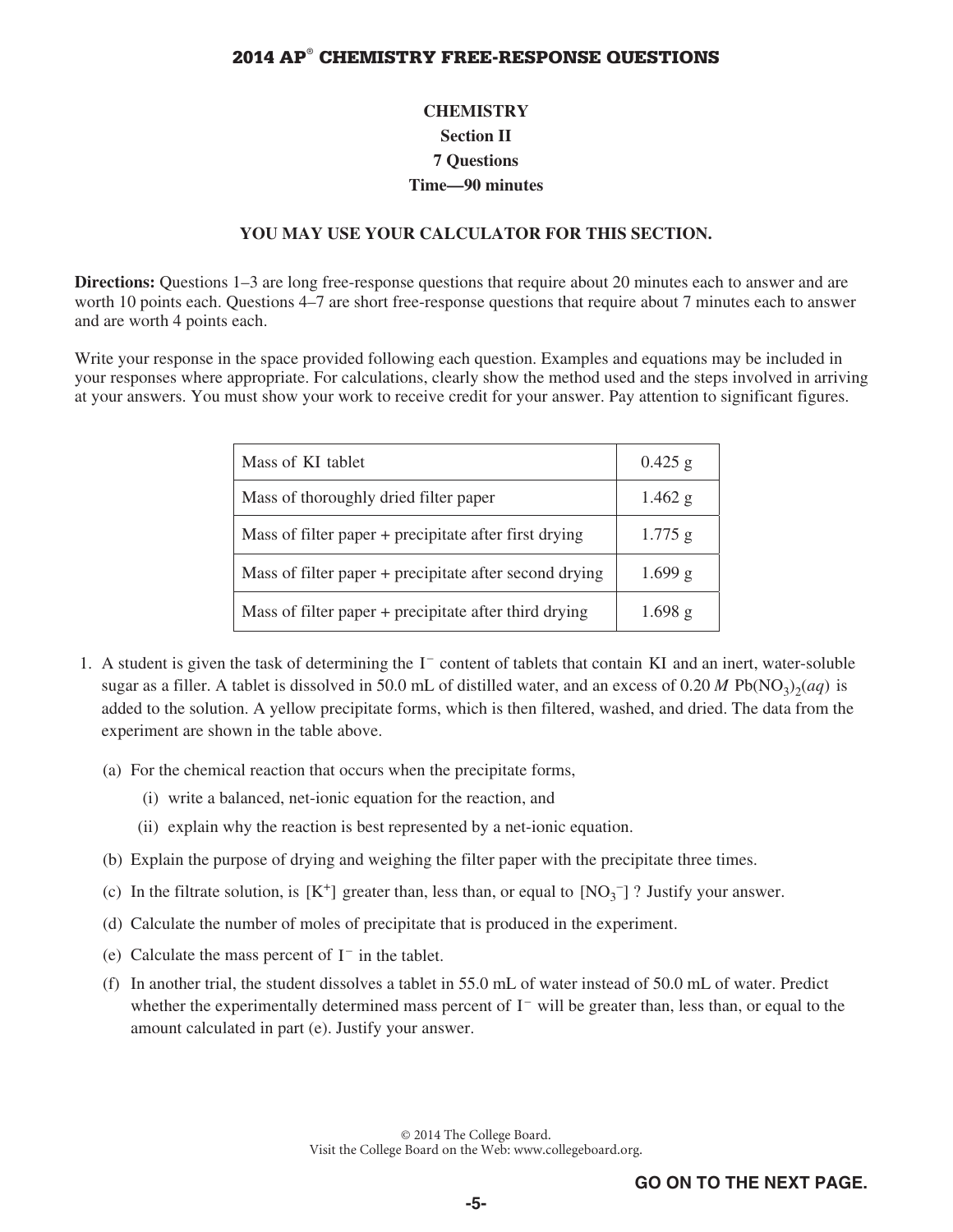- (g) A student in another lab also wants to determine the I<sup>−</sup> content of a KI tablet but does not have access to Pb(NO<sub>3</sub>)<sub>2</sub>. However, the student does have access to 0.20 *M* AgNO<sub>3</sub>, which reacts with I<sup>−</sup>(*aq*) to produce AgI(*s*). The value of  $K_{sp}$  for AgI is 8.5 × 10<sup>-17</sup>.
	- (i) Will the substitution of AgNO<sub>3</sub> for Pb(NO<sub>3</sub>)<sub>2</sub> result in the precipitation of the I<sup>-</sup> ion from solution? Justify your answer.
	- (ii) The student only has access to one KI tablet and a balance that can measure to the nearest 0.01 g. Will the student be able to determine the mass of AgI produced to three significant figures? Justify your answer.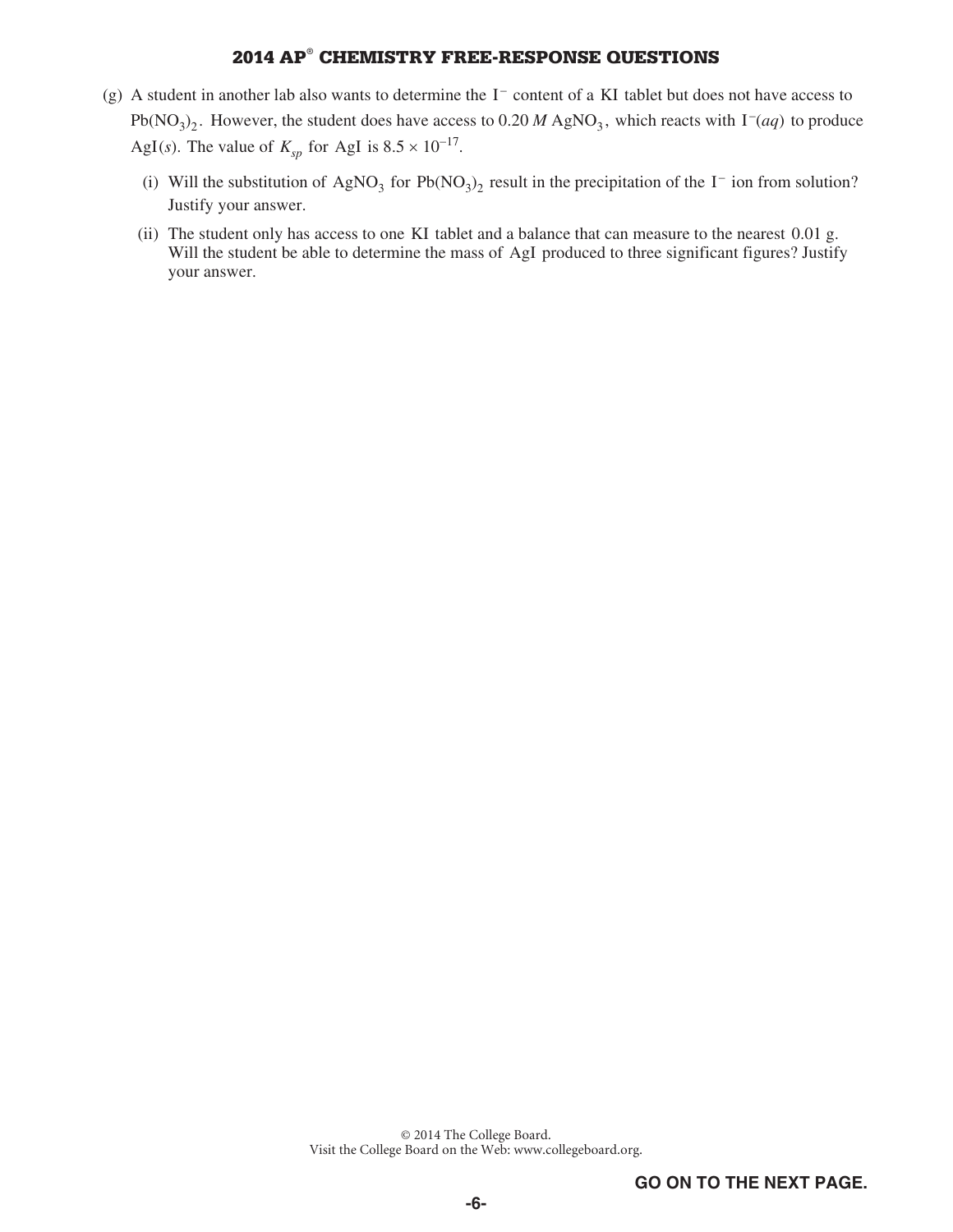$CH_3CH_2COOH(aq) + H_2O(l) \ncong CH_3CH_2COO^-(aq) + H_3O^+(aq)$ 

- 2. Propanoic acid, CH<sub>3</sub>CH<sub>2</sub>COOH, is a carboxylic acid that reacts with water according to the equation above. At 25 $\degree$ C the pH of a 50.0 mL sample of 0.20 *M* CH<sub>3</sub>CH<sub>2</sub>COOH is 2.79.
	- (a) Identify a Brønsted-Lowry conjugate acid-base pair in the reaction. Clearly label which is the acid and which is the base.
	- (b) Determine the value of  $K_a$  for propanoic acid at 25<sup>o</sup>C.
	- (c) For each of the following statements, determine whether the statement is true or false. In each case, explain the reasoning that supports your answer.
		- (i) The pH of a solution prepared by mixing the 50.0 mL sample of  $0.20 M CH<sub>3</sub>CH<sub>2</sub>COOH$  with a 50.0 mL sample of 0.20 *M* NaOH is 7.00.
		- (ii) If the pH of a hydrochloric acid solution is the same as the pH of a propanoic acid solution, then the molar concentration of the hydrochloric acid solution must be less than the molar concentration of the propanoic acid solution.

 A student is given the task of determining the concentration of a propanoic acid solution of unknown concentration. A 0.173 *M* NaOH solution is available to use as the titrant. The student uses a 25.00 mL volumetric pipet to deliver the propanoic acid solution to a clean, dry flask. After adding an appropriate indicator to the flask, the student titrates the solution with the 0.173 *M* NaOH, reaching the end point after 20.52 mL of the base solution has been added.

- (d) Calculate the molarity of the propanoic acid solution.
- (e) The student is asked to redesign the experiment to determine the concentration of a butanoic acid solution instead of a propanoic acid solution. For butanoic acid the value of  $pK_a$  is 4.83. The student claims that a different indicator will be required to determine the equivalence point of the titration accurately. Based on your response to part (b), do you agree with the student's claim? Justify your answer.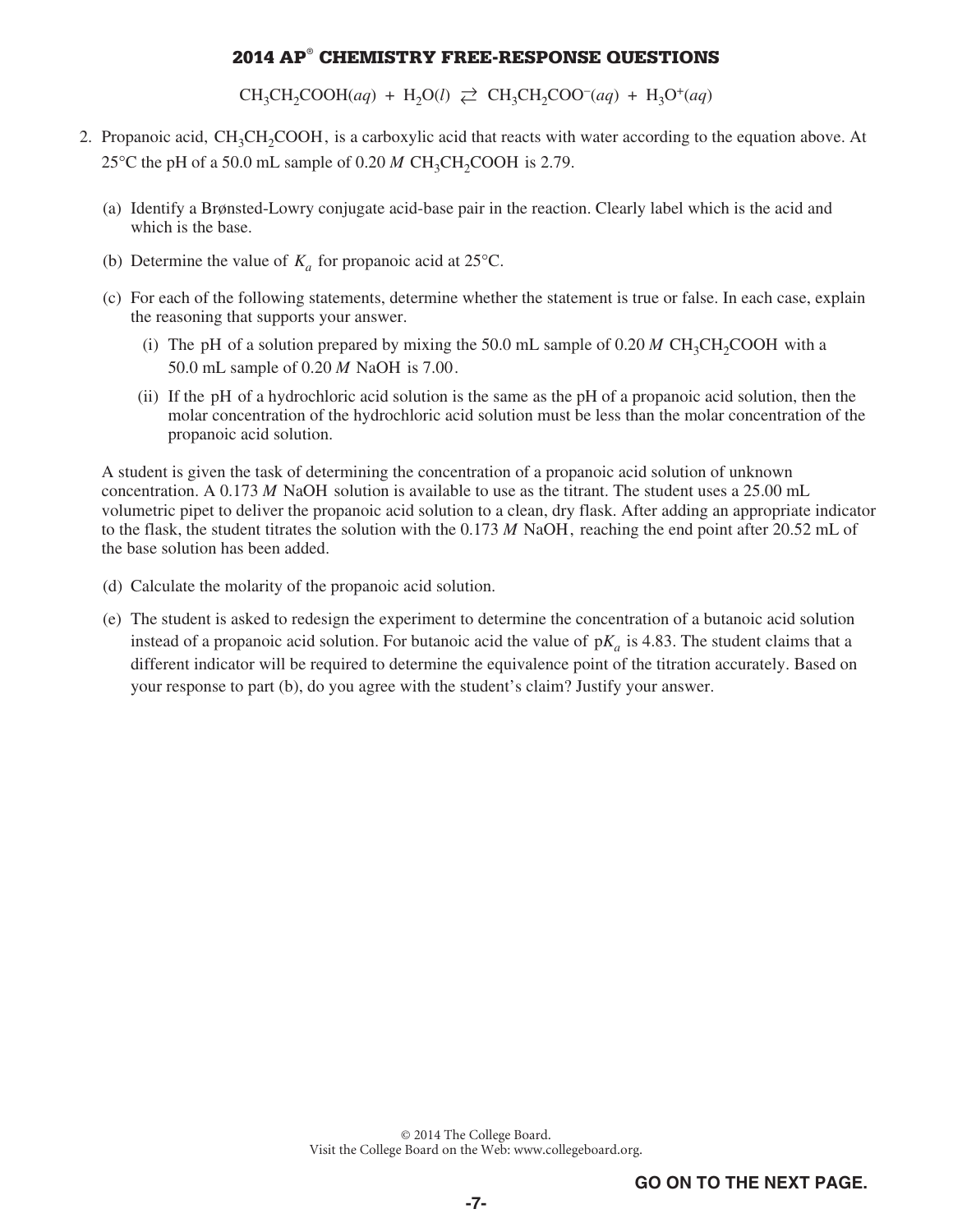

- 3. A student is given a standard galvanic cell, represented above, that has a Cu electrode and a Sn electrode. As current flows through the cell, the student determines that the Cu electrode increases in mass and the Sn electrode decreases in mass.
	- (a) Identify the electrode at which oxidation is occurring. Explain your reasoning based on the student's observations.
	- (b) As the mass of the Sn electrode decreases, where does the mass go?
	- (c) In the expanded view of the center portion of the salt bridge shown in the diagram below, draw and label a particle view of what occurs in the salt bridge as the cell begins to operate. Omit solvent molecules and use arrows to show the movement of particles.

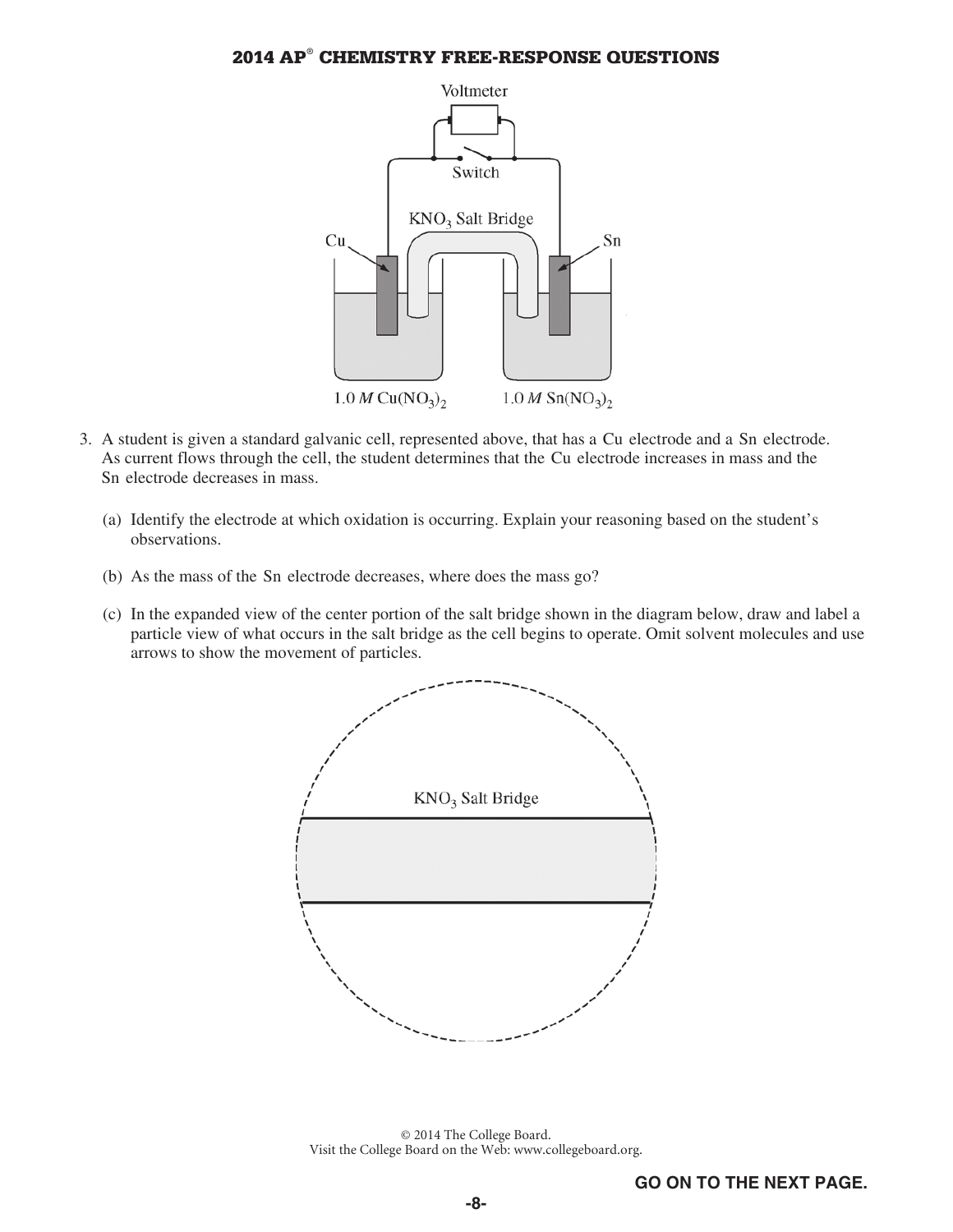- (d) A nonstandard cell is made by replacing the 1.0 *M* solutions of  $Cu(NO<sub>3</sub>)<sub>2</sub>$  and  $Sn(NO<sub>3</sub>)<sub>2</sub>$  in the standard cell with 0.50 *M* solutions of  $Cu(NO<sub>3</sub>)<sub>2</sub>$  and  $Sn(NO<sub>3</sub>)<sub>2</sub>$ . The volumes of solutions in the nonstandard cell are identical to those in the standard cell.
	- (i) Is the cell potential of the nonstandard cell greater than, less than, or equal to the cell potential of the standard cell? Justify your answer.
	- (ii) Both the standard and nonstandard cells can be used to power an electronic device. Would the nonstandard cell power the device for the same time, a longer time, or a shorter time as compared with the standard cell? Justify your answer.
- (e) In another experiment, the student places a new Sn electrode into a fresh solution of  $1.0 M Cu(NO<sub>3</sub>)<sub>2</sub>$ .

| Half-Reaction                                      | $E^{\circ}$ (V) |
|----------------------------------------------------|-----------------|
| $Cu^+ + e^- \rightarrow Cu(s)$                     | 0.52            |
| $Cu^{2+}$ + 2 $e^ \rightarrow$ Cu(s)               | 0.34            |
| $\text{Sn}^{4+} + 2e^- \rightarrow \text{Sn}^{2+}$ | 0.15            |
| $\text{Sn}^{2+} + 2e^- \rightarrow \text{Sn}(s)$   | $-0.14$         |

- (i) Using information from the table above, write a net-ionic equation for the reaction between the Sn electrode and the  $Cu(NO<sub>3</sub>)<sub>2</sub>$  solution that would be thermodynamically favorable. Justify that the reaction is thermodynamically favorable.
- (ii) Calculate the value of  $\Delta G^{\circ}$  for the reaction. Include units with your answer.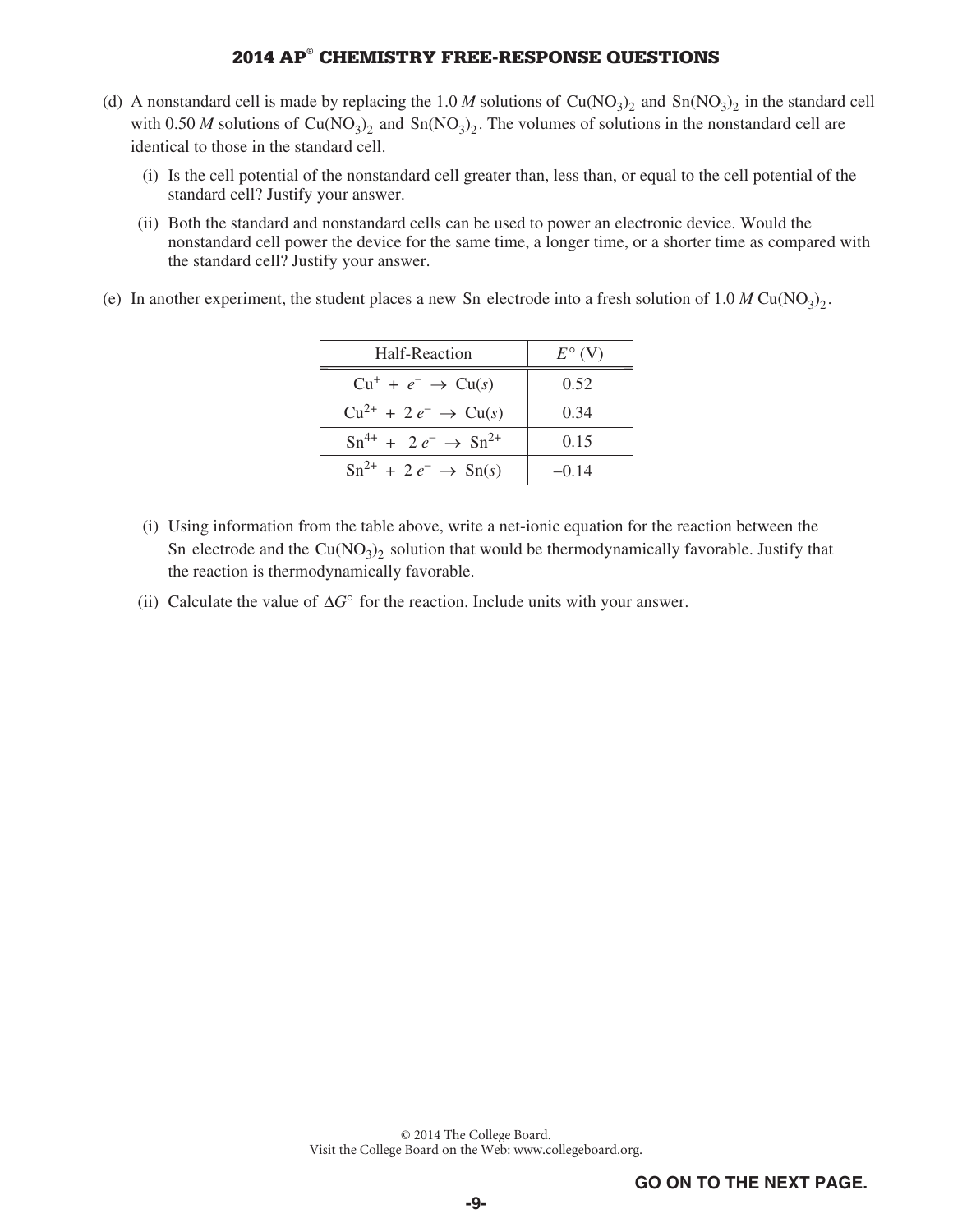$CaCO<sub>3</sub>(s) \rightleftarrows CaO(s) + CO<sub>2</sub>(g)$ 

 4. When heated, calcium carbonate decomposes according to the equation above. In a study of the decomposition of calcium carbonate, a student added a 50.0 g sample of powdered  $CaCO<sub>3</sub>(s)$  to a 1.00 L rigid container. The student sealed the container, pumped out all the gases, then heated the container in an oven at 1100 K. As the container was heated, the total pressure of the  $CO<sub>2</sub>(g)$  in the container was measured over time. The data are plotted in the graph below.



The student repeated the experiment, but this time the student used a 100.0 g sample of powdered  $CaCO<sub>3</sub>(s)$ . In this experiment, the final pressure in the container was 1.04 atm, which was the same final pressure as in the first experiment.

- (a) Calculate the number of moles of  $CO<sub>2</sub>(g)$  present in the container after 20 minutes of heating.
- (b) The student claimed that the final pressure in the container in each experiment became constant because all of the  $CaCO<sub>3</sub>(s)$  had decomposed. Based on the data in the experiments, do you agree with this claim? Explain.
- (c) After 20 minutes some  $CO<sub>2</sub>(g)$  was injected into the container, initially raising the pressure to 1.5 atm. Would the final pressure inside the container be less than, greater than, or equal to 1.04 atm? Explain your reasoning.
- (d) Are there sufficient data obtained in the experiments to determine the value of the equilibrium constant,  $K_n$ , for the decomposition of  $CaCO<sub>3</sub>(s)$  at 1100 K? Justify your answer.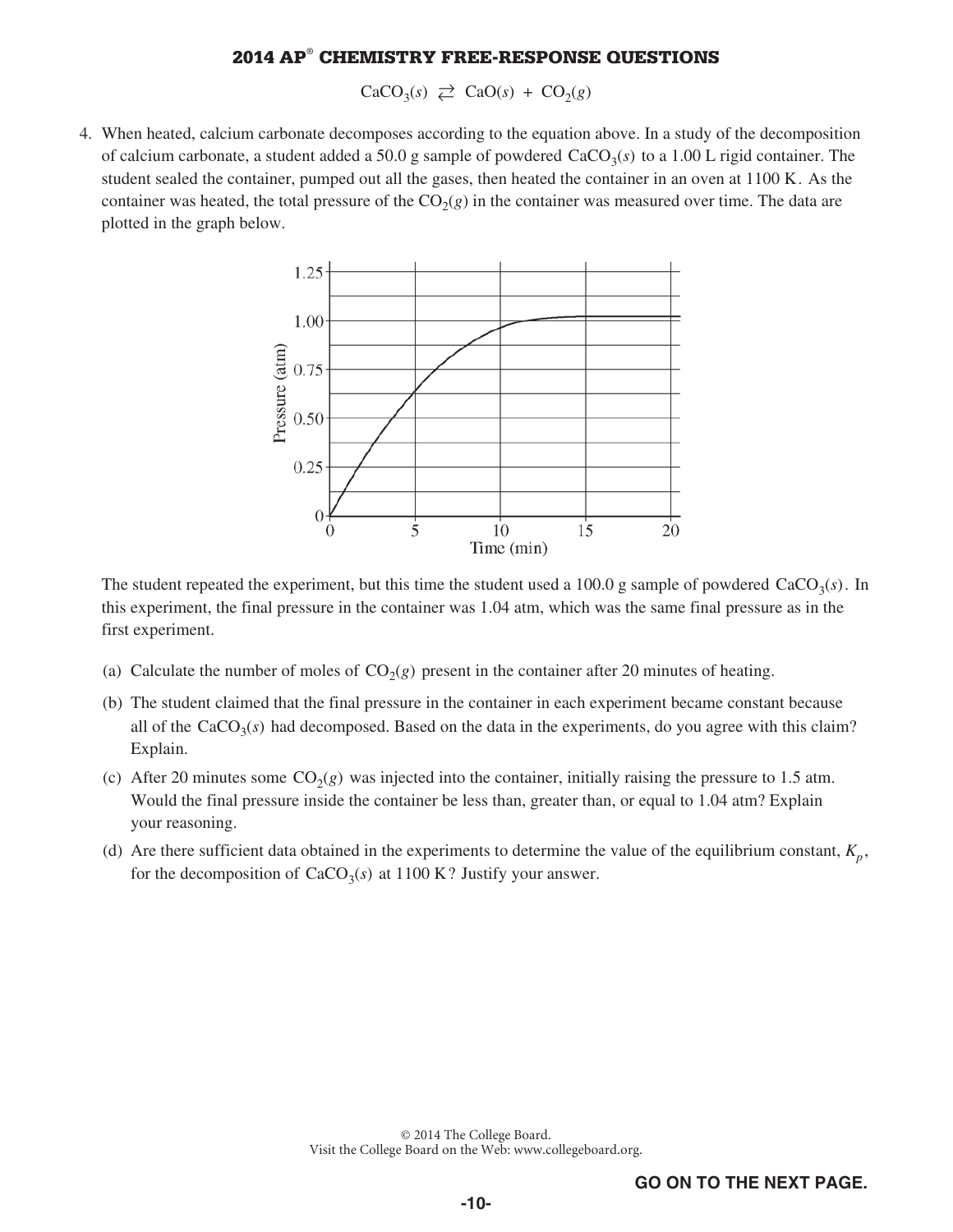| Nonmetal               |               |                 |          | Ne.            | ΩI  |    |                 |          |
|------------------------|---------------|-----------------|----------|----------------|-----|----|-----------------|----------|
| Formula of<br>Compound | ĈΕ<br>$U_{4}$ | NF <sub>2</sub> | OF,<br>∼ | Nc<br>compound | SiF | PF | SF <sub>2</sub> | compound |

- 5. Some binary compounds that form between fluorine and various nonmetals are listed in the table above. A student examines the data in the table and poses the following hypothesis: the number of F atoms that will bond to a nonmetal is always equal to 8 minus the number of valence electrons in the nonmetal atom.
	- (a) Based on the student's hypothesis, what should be the formula of the compound that forms between chlorine and fluorine?
	- (b) In an attempt to verify the hypothesis, the student researches the fluoride compounds of the other halogens and finds the formula  $CIF_3$ . In the box below, draw a complete Lewis electron-dot diagram for a molecule of  $ClF_3$ .



(c) Two possible geometric shapes for the  $CIF_3$  molecule are trigonal planar and T-shaped. The student does some research and learns that the molecule has a dipole moment. Which of the two shapes is consistent with the fact that the  $CIF_3$  molecule has a dipole moment? Justify your answer in terms of bond polarity and molecular structure.

In an attempt to resolve the existence of the  $CIF<sub>3</sub>$  molecule with the hypothesis stated above, the student researches the compounds that form between halogens and fluorine, and assembles the following list.

| Halogen | Formula $(s)$                                           |
|---------|---------------------------------------------------------|
| F       | $F_{2}$                                                 |
| Cl      |                                                         |
| Br      | BrF, $BrF_3$ , $BrF_5$                                  |
|         | IF, IF <sub>3</sub> , IF <sub>5</sub> , IF <sub>7</sub> |

(d) Based on concepts of atomic structure and periodicity, propose a modification to the student's previous hypothesis to account for the compounds that form between halogens and fluorine.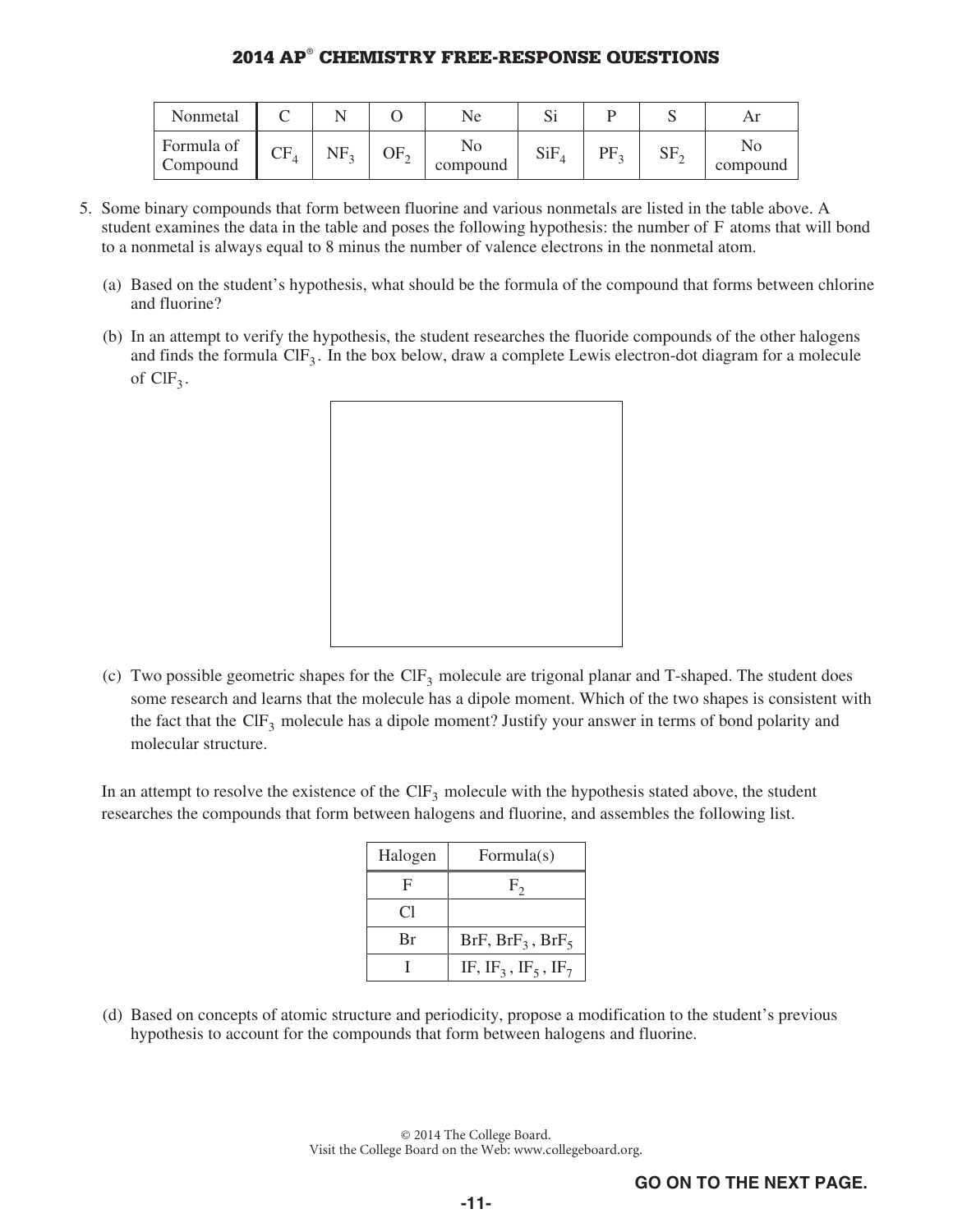6. A student places a mixture of plastic beads consisting of polypropylene (PP) and polyvinyl chloride (PVC) in a 1.0 L beaker containing distilled water. After stirring the contents of the beaker vigorously, the student observes that the beads of one type of plastic sink to the bottom of the beaker and the beads of the other type of plastic float on the water. The chemical structures of PP and PVC are represented by the diagrams below, which show segments of each polymer.



(a) Given that the spacing between polymer chains in PP and PVC is similar, the beads that sink are made of which polymer? Explain.

PP is synthesized from propene,  $C_3H_6$ , and PVC is synthesized from vinyl chloride,  $C_2H_3Cl$ . The structures of the molecules are shown below.



(b) The boiling point of liquid propene (226 K) is lower than the boiling point of liquid vinyl chloride (260 K). Account for this difference in terms of the types and strengths of intermolecular forces present in each liquid.

In a separate experiment, the student measures the enthalpies of combustion of propene and vinyl chloride. The student determines that the combustion of 2.00 mol of vinyl chloride releases 2300 kJ of energy, according to the equation below.

$$
2 C_2H_3Cl(g) + 5 O_2(g) \rightarrow 4 CO_2(g) + 2 H_2O(g) + 2 HCl(g) \qquad \Delta H^{\circ} = -2300 \text{ kJ/mol}_{rxn}
$$

(c) Using the table of standard enthalpies of formation below, determine whether the combustion of 2.00 mol of propene releases more, less, or the same amount of energy that 2.00 mol of vinyl chloride releases. Justify your answer with a calculation. The balanced equation for the combustion of 2.00 mol of propene is  $2 C_3H_6(g) + 9 O_2(g) \rightarrow 6 CO_2(g) + 6 H_2O(g)$ .

| Substance                                  | $C_2H_3Cl(g)$ | $C_3H_6(g)$ | CO <sub>2</sub> (g) | $H_2O(g)$ | HCl(g) | $O_2(g)$ |
|--------------------------------------------|---------------|-------------|---------------------|-----------|--------|----------|
| Standard Enthalpy of<br>Formation (kJ/mol) | 37            |             | $-394$              | $-242$    | $-92$  |          |